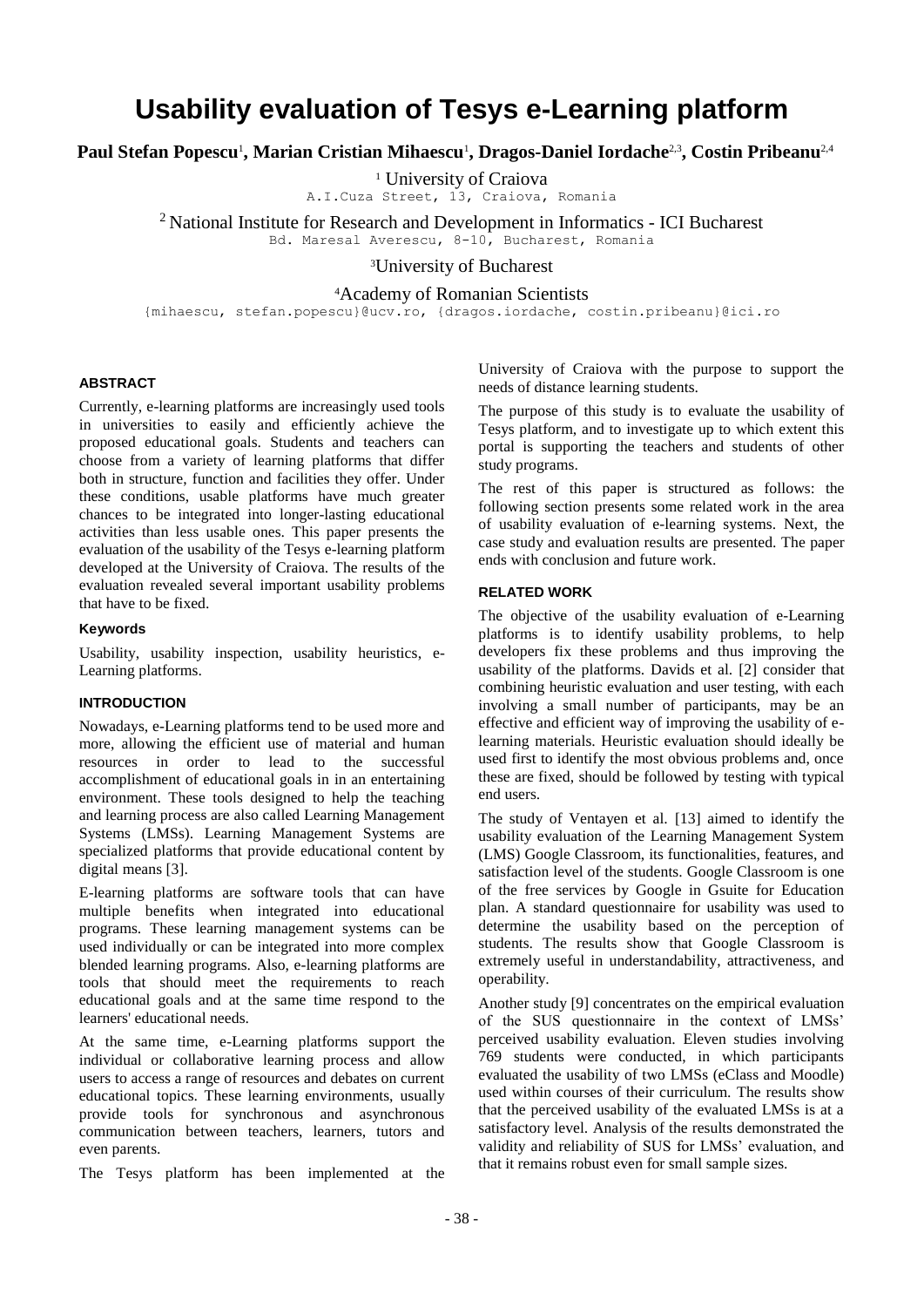Harrati et al. [4] also used System Usability Scale in an empirical-based study in order to explore how lecturers interact with an e-learning environment based on a predefined task model describing low-level interactions. Data analysis was conducted to infer the usability degree from the estimated usage metrics together with further exploratory analysis from user feedback via System Usability Scale. Experimental results reveal that the System Usability Scale score is not a sufficient measure to express the true acceptance and satisfaction level of lecturers for using the e-learning systems. The recommendation is that evaluation should be performed in tandem with analyzing the usage metrics derived from interaction traces in a non-intrusive fashion

The study of Kiget et al. [6] aimed to evaluate usability attributes that affect e-learning systems in Kenyan universities. The research took a case study of one of the public universities which has implemented Moodle elearning system. The study used questionnaires and interviews to collect the information from the respondents. The usability attributes evaluated were user-friendliness, learnability, technological infrastructure and policy.

## **CASE STUDY**

#### **Tesys platform**

Tesys is a custom build e-Learning platform that was entirely developed at the University of Craiova. There are four roles for the users of Tesys e-Learning platform: student, teacher, secretary or administrator. Most of the users are students, then the role of professor has the next number of users and then secretaries and the administrator [7].

When e-Learning platforms became mandatory for distance learning programs at the University of Craiova the ones available on the market were implementing many unnecessary functionalities. Tesys has been developed incrementally, by adding functionalities while keeping it simple and easy to use. Another important feature is the access to the code which makes Tesys easy to integrate with other information systems available at our University facilitating users to migrate from applications like the one that keeps the students' records to Tesys without a new login.

Tesys offers two different login pages, one for students and one for professors, secretaries and administrators. This approach adds an extra layer of security to the back-end permission set and it allows login from other platforms.



*Figure 1. Login page*

The platform is currently used at the Faculty of Letters for the distance learning program which was successfully accredited and deployed since 2011.

The main facilities provided by Tesys are learning resources management, possibility or take tests and exams, communication and videoconference. The communication module puts in contact students, secretaries and professors. Each of them has a specific interface that allows them to select other users from a restricted list based on their actual context. For example, a professor can send messages to one, a selection or all the students available to a discipline and a student can contact one or more professors that teach a specific discipline. This pipeline allows users to easily send a message to the desired interlocutors and also it is easily to find them.

Teacher's homepage (Figure 2) provides direct access to the available courses along with several modules that offer information regarding the students enrolled at courses, online students, their logs and their tests results.

| <b>Prof. Professor1 Professor1</b> |                                        |               | Cursanti activi (0)                                                           | Comunicare    | Schimba parola            |  |  |
|------------------------------------|----------------------------------------|---------------|-------------------------------------------------------------------------------|---------------|---------------------------|--|--|
|                                    |                                        |               | Videoconferinta<br>Pagina principala                                          | <b>Ajutor</b> | Logout                    |  |  |
|                                    | <b>MAP&gt;&gt; Pagina proncipala</b>   |               |                                                                               |               |                           |  |  |
|                                    |                                        |               | <b>PAGINA PRINCIPALA</b>                                                      |               |                           |  |  |
|                                    | <b>LISTA DE DISCIPI INF PREDATE</b>    |               |                                                                               |               |                           |  |  |
|                                    | Modulul "Module1"                      |               |                                                                               |               |                           |  |  |
| Nr.                                | <b>Denumire Disciplina</b>             | An/Sem        | <b>Actiune</b>                                                                |               | <b>Ultima Actualizare</b> |  |  |
| $\mathbf{1}$                       | Materie1                               | 1/1           | Studenti (11) Activi acum (0) Analiza<br><b>Admininstare</b>                  |               | 2018-03-13                |  |  |
| $\overline{\mathbf{2}}$            | Materie <sub>2</sub>                   | 1/2           | Studenti (11) Activi acum (0) Analiza<br><b>Admininstare</b>                  |               | $2018 - 04 - 13$          |  |  |
|                                    |                                        |               | Modulul "Module2"                                                             |               |                           |  |  |
| Nr.<br>$\mathbf{1}$                | <b>Denumire Disciplina</b><br>Materie7 | An/Sem<br>1/2 | <b>Actiune</b><br>Studenti (5) Activi acum (0) Analiza<br><b>Admininstare</b> |               | <b>Ultima Actualizare</b> |  |  |
| $\overline{\mathbf{z}}$            | Materie10                              | 2/2           | Studenti (3) Activi acum (0) Analiza<br><b>Admininstare</b>                   |               |                           |  |  |
|                                    | Modulul "Module3"                      |               |                                                                               |               |                           |  |  |
| Nr.                                | <b>Denumire Disciplina</b>             | An/Sem        | <b>Actiune</b>                                                                |               | <b>Ultima Actualizare</b> |  |  |
| $\mathbf{1}$                       | Materie12                              | 1/1           | Studenti (4) Activi acum (0) Analiza<br>Admininstare                          |               |                           |  |  |
| $\overline{z}$                     | Materie14                              | 2/1           | Studenti (0) Activi acum (0) Analiza<br><b>Admininstare</b>                   |               | ÷,                        |  |  |
|                                    |                                        |               |                                                                               |               |                           |  |  |

*Figure 2. Teachers' home page*

On this page there is an analysis module, where professors can see what the results of the students and the tests and their actions are. Communication link offers the possibility to send messages to one or more students or groups of students assigned to one discipline. This module is different from the videoconference module which was designed for live streaming and presentation.

Student's homepage (Figure 3) offers access to courses, personal data, auto testing/exams, videoconference, the year structure and communication module.

|                                                           | <b>TESYS</b><br>Platforma e-Learning Tesys                            |
|-----------------------------------------------------------|-----------------------------------------------------------------------|
| Utilizator: "Student1" - Te afli in Perioada de examinare | 1 utilizatori on-line<br>Pagina principala<br><b>Ajutor</b><br>Logout |
| Date personale                                            | Structura an scolar                                                   |
| Cursuri                                                   | Comunicare                                                            |
| Autotestare                                               | Sustinere examen                                                      |
|                                                           |                                                                       |
| Videoconferinta                                           |                                                                       |

*Figure 3. Students' home page*

The header offers access only to the help module along with a button that returns them from any other page to this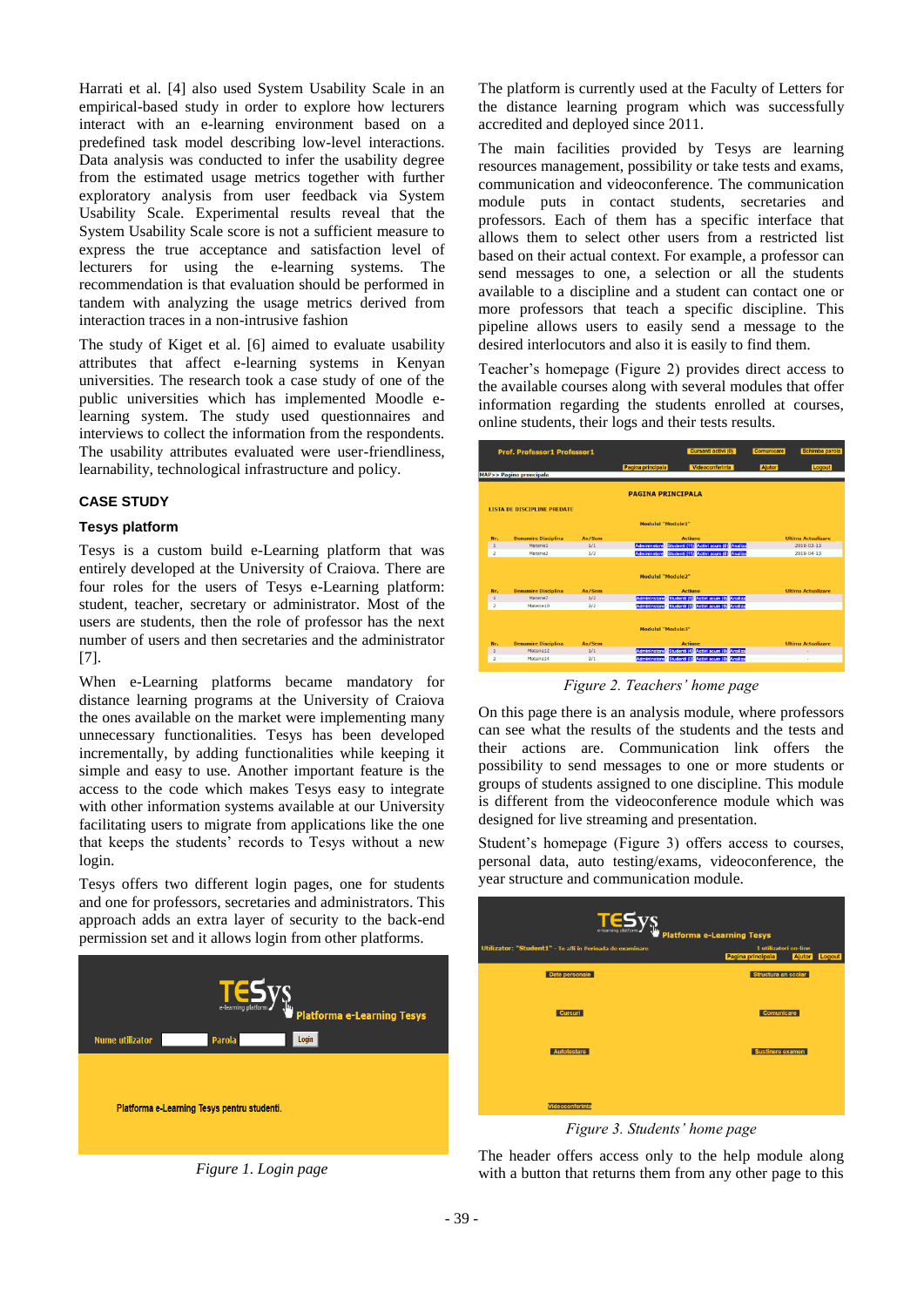one and the logout button. The personal data link offers the possibility to change some of their data along with their password.

On auto testing module, students can take training tests on one or more courses at their choice or as professors indicated, which is different to the exam module where they take only the test they were supposed to perform.

### **Method**

Usability inspection is carried out taking into consideration a set of widely accepted usability principles that experts use when evaluating the user interface. Inspection methods can be applied in the early stages of the development process and are less expensive (depending on the evaluator's expertise) [1, 14].

Nielsen [8] has defined the usability problem as an aspect of the user interface which might create difficulties for the user. The usability inspection provides two kinds of measures:

- Quantitative: the number of usability problems in each category;
- Qualitative: detailed description of individual usability problems.

Regarding the severity levels, the usability problems are rated as it follows: major (failure to accomplish the task goal or a significant loss of data or time), moderate (has an important impact on task execution but the user is able to find a solution) and minor (is irritating the user but the impact on the task's goal is not important).

Usability evaluation of Thesis is a case study of task-based usability inspection that resembles the heuristic walkthrough [12]. A set of 14 usability heuristics are used to explain and document each usability problem and to train evaluators [10].

| User guidance |                             |  |  |
|---------------|-----------------------------|--|--|
| 1             | Prompting                   |  |  |
| 2             | Feedback                    |  |  |
| 3             | Information architecture    |  |  |
| 4             | Grouping / distinction      |  |  |
| User effort   |                             |  |  |
| 5             | Consistency                 |  |  |
| 6             | Cognitive workload          |  |  |
| 7             | Minimal action              |  |  |
|               | User control and freedom    |  |  |
| 8             | Explicit user actions       |  |  |
| 9             | User control                |  |  |
| 10            | Flexibility                 |  |  |
| User support  |                             |  |  |
| 11            | Compatibility with the user |  |  |
| 12            | Task guidance and support   |  |  |
| 13            | Error management            |  |  |
| 14            | Help and documentation      |  |  |

The evaluation implied four experts that tested the platform in a task-based approach with the purpose of anticipating the difficulties of a real user. Before starting the evaluation, the evaluators received the evaluation tasks and the set of usability heuristics. Table 2 presents the

evaluation tasks that have been used in the present case study.

*Table 2. The evaluation tasks* 

| No.            | Teachers' tasks                            |
|----------------|--------------------------------------------|
|                | Adding a home work                         |
| 2              | Adding a new course / document             |
| $\overline{3}$ | Sending a message to students              |
|                | Verifying a student homework               |
| No.            | Students' tasks                            |
|                | Changing personal data in the user profile |
| 2              | Downloading a course                       |
| $\overline{3}$ | Sending a message to a teacher             |
|                | Performing a test                          |

The evaluation was performed in two steps:

- Individual evaluation: each evaluator tested the application independently and recorded the usability problems for each task;
- Collaborative consolidation: removing the duplicates, removing the false usability problems, agreeing on a list of unique usability problems, agreeing on the severity rate and finalizing the description.

The consolidation per task of each usability problems was based on the "similar changes" principle [5]. For each usability problem the following information has been recorded: problem, context, anticipated difficulties, cause and suggestions for fixing, usability heuristic violated, and severity.

## **Evaluation Results and discussion**

#### *Teachers' user interface*

The number of problems detected by each evaluator varied from 10 to 23 and the number of hits between 10 and 17 with an average detection rate of 29.17%. In the second step, the individual problems have been analyzed in order to eliminate the duplicates and the false problems, agree on the severity, and produce a common problem description.

The collaborative consolidation resulted in a total of 42 usability problems out of which are 20 important (major and moderate), as shown in Table 3.

| Task         | Total | Major | Moderate | Minor |
|--------------|-------|-------|----------|-------|
|              |       |       |          |       |
|              |       |       |          |       |
|              |       |       |          |       |
|              |       |       |          |       |
| <b>Total</b> |       |       |          | າາ    |

*Table 3. Usability problems per task and severity*

Most of the usability problems have been identified when adding and verifying a home work for students. The important usability problems are mainly related to the poor design of the home page, especially to the unclear separation of the title page and menu in the upper part of the page.

#### *Students' user interface*

The number of problems detected by each evaluator varied from 7 to 24 and the number of hits between 6 and 17 with an average detection rate of 50%. The collaborative